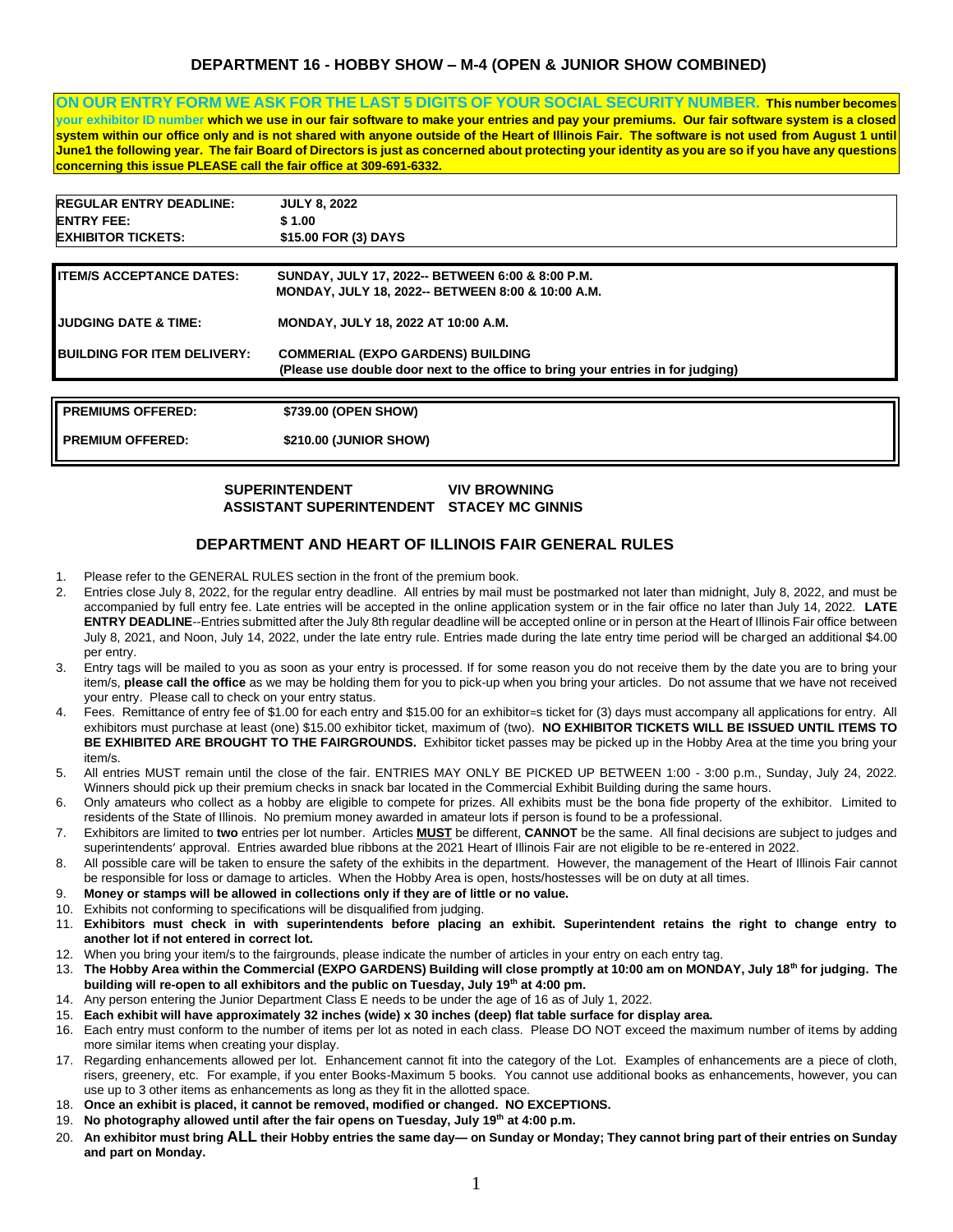# **CLASS A – ANTIQUES Items should be at least 40 years old Exhibitors may enter 2 entries per lot**

**In this class, A MINIMUM OF 1 ITEM TO A MAXIMUM OF 5 ITEMS per lot must be exhibited.** 

**Each exhibit must be placed in a display area space as indicated in Rule 16** 

#### **PREMIUM AWARDS 1st 2nd 3rd**

# **\$14.00 \$9.00 \$5.00**

**Lot** 

- 1. UTILITARIAN PRIMITIVE WARES simply made items made of simple materials (including wood, pewter, copper, brass, pottery, tins, graniteware & stoneware). No glass
- 2. GLASS & GLASSWARE jars, bottles, ornaments, vases, bowls, jugs, insulators, scientific/lab, serving ware (any glass, any color)
- 3. PRINTING PRESS GRAPHICS books, magazines, newspapers, product packaging, postcards, pamphlets, stereotype, photographs, comics, trading cards, stamps, etc. (anything printed on paper)
- 4. TOOLS manual or electric, used for woodworking, mechanics, automotive, fabrication, manufacturing, sewing, etc.
- 5. TOYS & GAMES board games, any children's entertainment, blocks, erector sets, dolls & doll furniture, military toys (no guns or toy guns), trains, airplanes, etc.
- 6. VINTAGE TEXTILE ITEMS garments, quilts, flags, tablecloths, towels, handkerchiefs, feed sacks, bags, curtains, etc.
- 7. MISCELLANEOUS items that do not fit into any other lot

**GRAND CHAMPION OVER ALL IN THIS CLASS WILL RECEIVE A GRAND CHAMPION RIBBON & \$10**

## **CLASS B – COLLECTIONS Exhibitors may enter 2 entries per lot In this class, A MINIMUM OF 5 ITEMS OR SETS TO A MAXIMUM OF 10 ITEMS OR SETS per lot to be exhibited unless otherwise stated. Each exhibit must be placed in a display area space as indicated in Rule 16 PREMIUM AWARDS 1st 2nd 3rd \$14.00 \$9.00 \$5.00 Lot**  1. KITCHEN WARES – anything used in the kitchen used to prepare and serve a meal (pots, pans, utensils, tableware, bowls, cookbooks, cookie cutters, salt and pepper shakers, silverware, plates, crocks, canisters, dishes, ingredients in boxes and cans, etc. – no prepared food or fresh food items) 2. HOLIDAY DECORATIONS – any holiday cornucopia, figurines, ornaments, cards, catalogs, bunnies, decorated eggs, hearts, creches, etc. 3. STUFFED ANIMALS & FIGURINES – beanie babies, bobble heads, clowns, any type of doll, Hummel, Star Wars, Marvel, soldiers, POP, etc. 4. COMICS & CARTOONS – anime, comic books, cartoon strips, caricatures in art, etc. 5. MUSIC – Vinyl records, LP covers, sheet music, instruments, cassette tapes, 8 tracks, etc. 6. ELECTRONICS – gadgets that show the evolution and/or extinction of electronic devices (transistor radios, watches, cassettes, 8 tracks, handheld games, Walkman, watchman, mini TVs, VHS, radios, computers, IBM cards, etc.) **Tremont Gallery** 7. MISCELLANEOUS – items that do not fit into any other lot 109 II. Pearl St. . P.O. Box 173 **GRAND CHAMPION OVER ALL IN THIS CLASS WILL RECEIVE A GRAND CHAMPION RIBBON & \$10 CLASS C – CREATIVE CRAFTS Exhibitors may enter 2 entries per lot**

**A MINIMUM OF 1 ITEM TO MAXIMUM OF 5 ITEMS PER LOT to be exhibited unless otherwise specified.** 

**All items exhibited must be the work of the exhibitor.** 

#### **Each exhibit must be placed in a display area space as indicated in Rule 16**

|     | <b>PREMIUM AWARDS</b> |        |  |
|-----|-----------------------|--------|--|
| 1st | 2nd                   | 3rd    |  |
|     | \$14.00 \$9.00        | \$5.00 |  |

#### **Lot**

1. SCRAPBOOK PAGE – any event, person, trip, etc. (one page, one side only)

2. PAPER CRAFT – greeting cards, origami, sculpture, paper mache, collage (anything made with paper)

3. GIFT WRAPPED BOX – one or two boxes (any occasion)

4. WREATH – 1 item only (any topic or season)

5. MISCELLANEOUS – handmade items that do not fit into any other lot

#### **GRAND CHAMPION OVER ALL IN THIS CLASS WILL RECEIVE A GRAND CHAMPION RIBBON & \$10**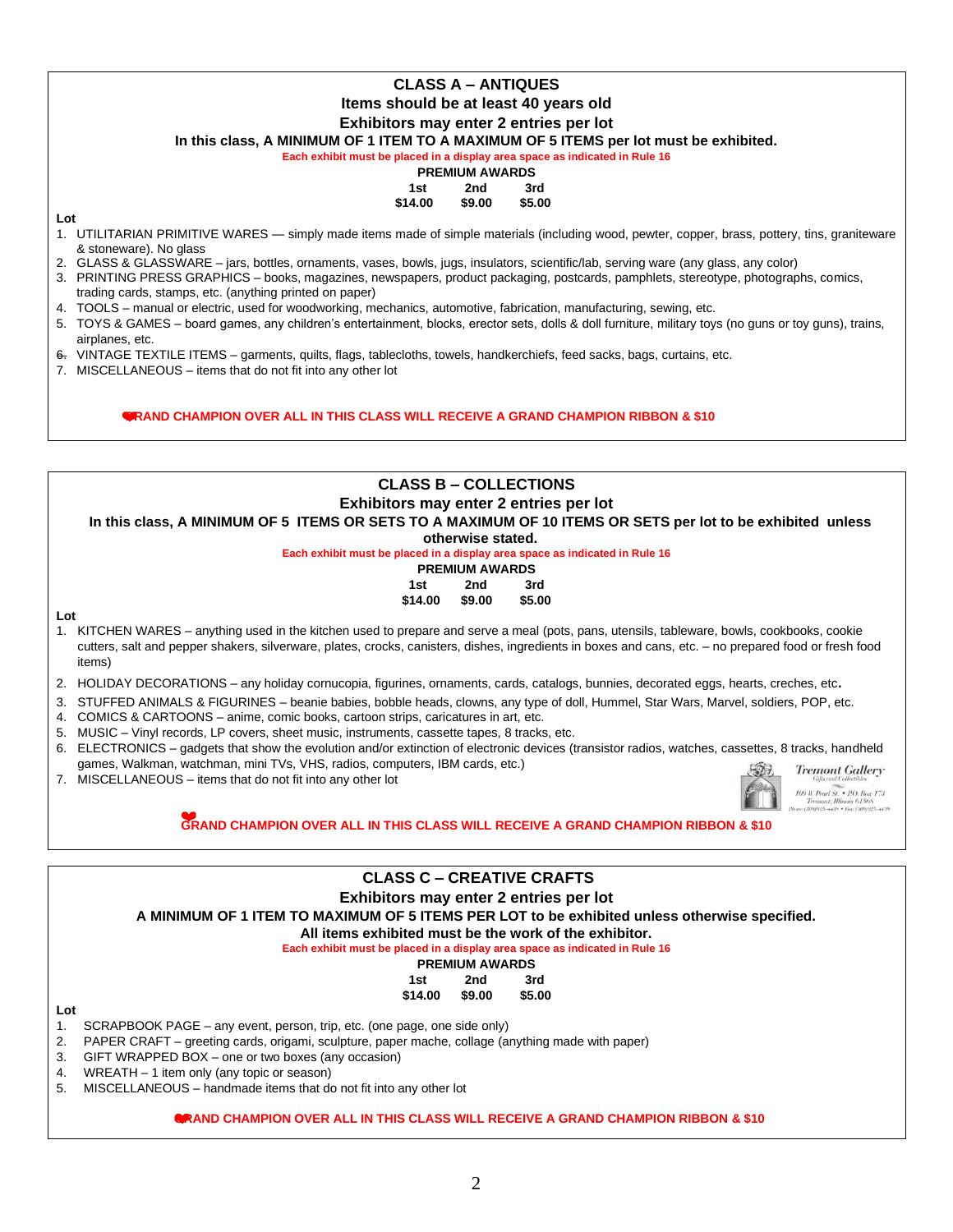|                                                                                                                                                                                            | <b>CLASS D - ART EXPRESSIONS-AMATEURS (OPEN SHOW)</b>  |        |                                                             |  |  |  |  |
|--------------------------------------------------------------------------------------------------------------------------------------------------------------------------------------------|--------------------------------------------------------|--------|-------------------------------------------------------------|--|--|--|--|
|                                                                                                                                                                                            | <b>Exhibitors may enter 2 entries</b>                  |        |                                                             |  |  |  |  |
|                                                                                                                                                                                            | ALL ITEMS EXHIBITED MUST BE THE WORK OF THE EXHIBITOR. |        |                                                             |  |  |  |  |
| All items except Sculpture Art must be ready to hang.                                                                                                                                      |                                                        |        |                                                             |  |  |  |  |
| A MAXIMUM OF 1 ITEM per entry must be exhibited.                                                                                                                                           |                                                        |        |                                                             |  |  |  |  |
|                                                                                                                                                                                            |                                                        |        |                                                             |  |  |  |  |
|                                                                                                                                                                                            | <b>PREMIUM AWARDS</b>                                  |        |                                                             |  |  |  |  |
| 1st                                                                                                                                                                                        | 2nd                                                    | 3rd    |                                                             |  |  |  |  |
| \$14.00                                                                                                                                                                                    | \$9.00                                                 | \$5.00 |                                                             |  |  |  |  |
| Lot                                                                                                                                                                                        |                                                        |        |                                                             |  |  |  |  |
| PAINTING - oil, acrylic, watercolor, paint marker, tempera<br>1.                                                                                                                           |                                                        |        |                                                             |  |  |  |  |
| 2.<br>DRAWING - pen, pencil, chalk, charcoal<br>MIXED MEDIA — combination of painting, drawing, print, collage, calligraphy, string art, must be 2 dimensional                             |                                                        |        |                                                             |  |  |  |  |
| 3.<br>MISCELLANEOUS - item that do not fit into any other lots (sculpture, metals, wood, pottery, must be 3D will display on table)<br>4.                                                  |                                                        |        |                                                             |  |  |  |  |
|                                                                                                                                                                                            |                                                        |        |                                                             |  |  |  |  |
| <b>GRAND CHAMPION OVER ALL IN THIS CLASS WILL RECEIVE A GRAND CHAMPION RIBBON &amp; \$10</b>                                                                                               |                                                        |        |                                                             |  |  |  |  |
|                                                                                                                                                                                            |                                                        |        |                                                             |  |  |  |  |
|                                                                                                                                                                                            | Any boy or girl AGE 16 & UNDER                         |        |                                                             |  |  |  |  |
| <b>CLASS E - JUNIOR COLLECTIONS, CREATIVE CRAFTS &amp; ART EXPRESSONS</b>                                                                                                                  |                                                        |        |                                                             |  |  |  |  |
|                                                                                                                                                                                            | ALL ITEMS EXHIBITED MUST BE THE WORK OF THE EXHIBITOR. |        |                                                             |  |  |  |  |
|                                                                                                                                                                                            | Exhibitors may enter 2 entries per lot                 |        |                                                             |  |  |  |  |
| In this class, A MINIMUM OF 5 ITEMS OR SETS TO A MAXIMUM OF 10 ITEMS OR SETS per lot must be exhibited, unless                                                                             |                                                        |        |                                                             |  |  |  |  |
| otherwise specified. Display must be sturdy and well anchored, small items should be secured to display.                                                                                   |                                                        |        |                                                             |  |  |  |  |
| Each exhibit must be placed in a display area space as indicated in Rule 16                                                                                                                |                                                        |        |                                                             |  |  |  |  |
|                                                                                                                                                                                            | <b>PREMIUM AWARDS</b>                                  |        |                                                             |  |  |  |  |
| 1st                                                                                                                                                                                        | 2nd                                                    | 3rd    |                                                             |  |  |  |  |
| \$10.00                                                                                                                                                                                    | \$6.00                                                 | \$4.00 |                                                             |  |  |  |  |
| JR. COLLECTIONS: minimum of 5 items, maximum of 15 items may be entered                                                                                                                    |                                                        |        |                                                             |  |  |  |  |
|                                                                                                                                                                                            |                                                        |        |                                                             |  |  |  |  |
| Lot<br>VEHICLES – die cast & model cars, farm equipment, planes, busses, trucks, doll vehicles & buggies, super hero vehicles, etc. (any props do not                                      |                                                        |        |                                                             |  |  |  |  |
| 1.<br>count in the 15 items)                                                                                                                                                               |                                                        |        |                                                             |  |  |  |  |
| BUILDING SETS - Lego, K'Nex, Blocks, Girder, Construx, Erector, Tinker Toys, etc.<br>2.                                                                                                    |                                                        |        |                                                             |  |  |  |  |
| <b>Tremont Gallery</b><br>DOLLS & FIGURINES - Dolls, Stuffed Animals, Figurines<br>3.                                                                                                      |                                                        |        |                                                             |  |  |  |  |
| <b>Gifts and Collectibles</b><br>MISCELLANEOUS - items that do not fit into any other lot<br>4.                                                                                            |                                                        |        |                                                             |  |  |  |  |
|                                                                                                                                                                                            |                                                        |        | 109 W. Pearl St. • P.O. Box 173.<br>Tremont, Illinois 61568 |  |  |  |  |
|                                                                                                                                                                                            |                                                        |        | one: (309)925-4438 • Fax: (309)925-4439                     |  |  |  |  |
| JR. CREATIVE CRAFTS-exhibit up to 8 items per entry<br>DECORATIVE OR USEFUL ITEM - using balsa wood, toothpicks, popsicle sticks, drinking straws, plastic beads, paper, or other material |                                                        |        |                                                             |  |  |  |  |
| 5.<br>MISCELLANEOUS - any craft that does not fit into any other lot<br>6.                                                                                                                 |                                                        |        |                                                             |  |  |  |  |
|                                                                                                                                                                                            |                                                        |        |                                                             |  |  |  |  |
|                                                                                                                                                                                            |                                                        |        |                                                             |  |  |  |  |
| JR. ART EXPRESSIONS—exhibit 1 item only (All entries except miscellaneous must be ready to hang)                                                                                           |                                                        |        |                                                             |  |  |  |  |
| 7. PAINTING — oil, acrylic, tempera, finger paint, marker, or watercolor<br>8. DRAWING - pencil, charcoal, ink, crayon, etc.                                                               |                                                        |        |                                                             |  |  |  |  |
| 9. COLORING BOOK PAGE - 1 page from a commercial coloring book, no frame or embellishments, mounted on foam board                                                                          |                                                        |        |                                                             |  |  |  |  |
| 10. MISCELLANEOUS ART - item that does not fit into any other lot (collage, sculpture, digital art, 3D art, pottery, etc.)                                                                 |                                                        |        |                                                             |  |  |  |  |
|                                                                                                                                                                                            |                                                        |        |                                                             |  |  |  |  |
| GRAND CHAMPION OVER ALL IN CLASS E, JUNO IR DEPARTMENT, WILL RECEIVE A GRAND CHAMPION RIBBON & \$10                                                                                        |                                                        |        |                                                             |  |  |  |  |
| GIFT CERTIFICATES DONATED BY TREMONT GALLERY WILL BE GIVEN TO ONE ENTRY IN EACH CLASS                                                                                                      |                                                        |        |                                                             |  |  |  |  |